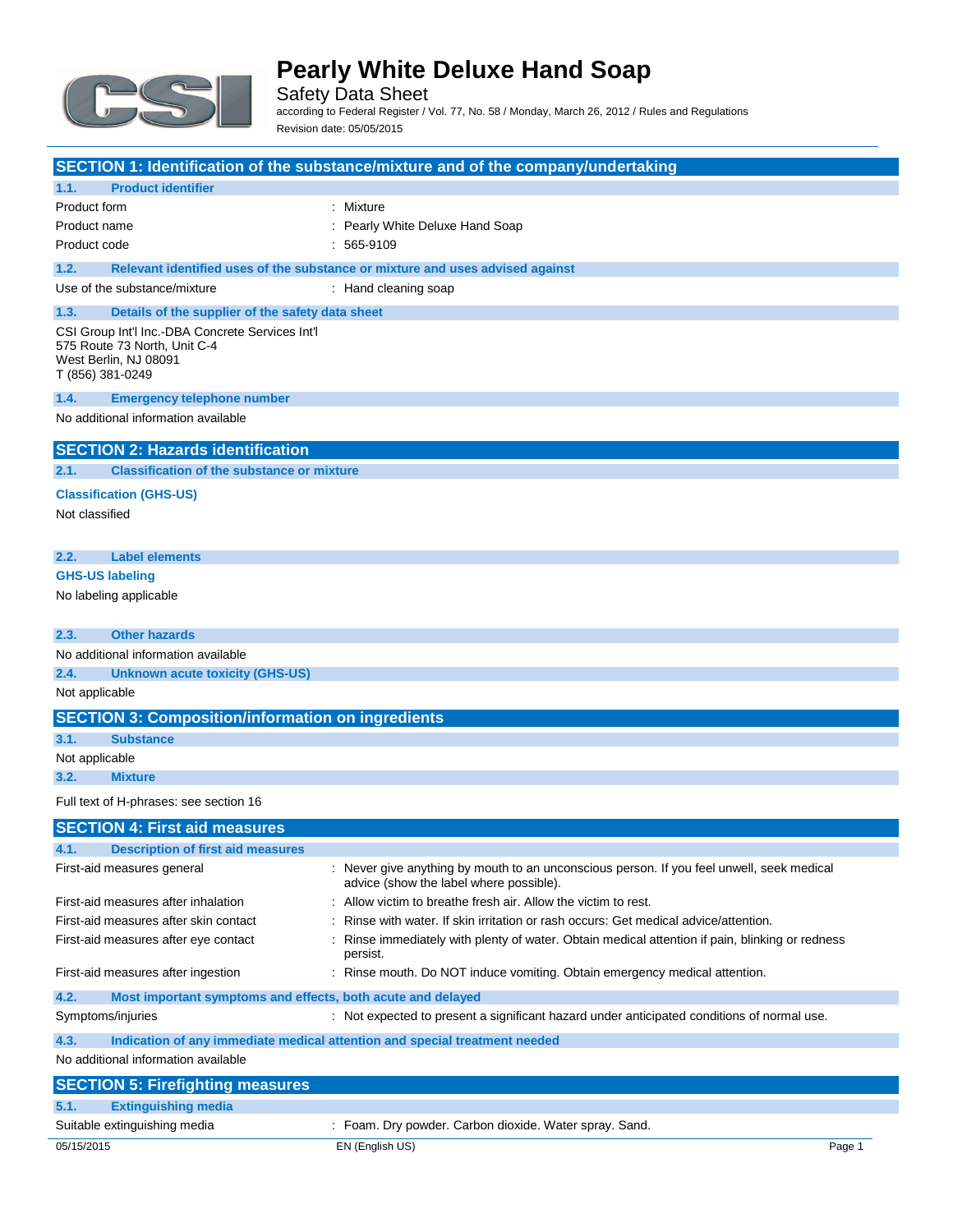### Safety Data Sheet

| according to Federal Register / Vol. 77, No. 58 / Monday, March 26, 2012 / Rules and Regulations        |                                                                                                                                                                                                            |  |
|---------------------------------------------------------------------------------------------------------|------------------------------------------------------------------------------------------------------------------------------------------------------------------------------------------------------------|--|
| Unsuitable extinguishing media                                                                          | : Do not use a heavy water stream.                                                                                                                                                                         |  |
| 5.2.<br>Special hazards arising from the substance or mixture                                           |                                                                                                                                                                                                            |  |
| No additional information available                                                                     |                                                                                                                                                                                                            |  |
| 5.3.<br><b>Advice for firefighters</b>                                                                  |                                                                                                                                                                                                            |  |
| Firefighting instructions                                                                               | : Use water spray or fog for cooling exposed containers. Exercise caution when fighting any<br>chemical fire. Prevent fire-fighting water from entering environment.                                       |  |
| Protection during firefighting                                                                          | : Do not enter fire area without proper protective equipment, including respiratory protection.                                                                                                            |  |
| <b>SECTION 6: Accidental release measures</b>                                                           |                                                                                                                                                                                                            |  |
| 6.1.<br>Personal precautions, protective equipment and emergency procedures                             |                                                                                                                                                                                                            |  |
| 6.1.1.<br>For non-emergency personnel                                                                   |                                                                                                                                                                                                            |  |
| Emergency procedures                                                                                    | : Evacuate unnecessary personnel.                                                                                                                                                                          |  |
| 6.1.2.<br>For emergency responders                                                                      |                                                                                                                                                                                                            |  |
| Protective equipment                                                                                    | : Equip cleanup crew with proper protection.                                                                                                                                                               |  |
| Emergency procedures                                                                                    | : Ventilate area.                                                                                                                                                                                          |  |
| 6.2.<br><b>Environmental precautions</b>                                                                |                                                                                                                                                                                                            |  |
| Prevent entry to sewers and public waters. Notify authorities if liquid enters sewers or public waters. |                                                                                                                                                                                                            |  |
| 6.3.<br>Methods and material for containment and cleaning up                                            |                                                                                                                                                                                                            |  |
| Methods for cleaning up                                                                                 | : Soak up spills with inert solids, such as clay or diatomaceous earth as soon as possible. Collect<br>spillage. Store away from other materials.                                                          |  |
| 6.4.<br><b>Reference to other sections</b>                                                              |                                                                                                                                                                                                            |  |
| See Heading 8. Exposure controls and personal protection.                                               |                                                                                                                                                                                                            |  |
| <b>SECTION 7: Handling and storage</b>                                                                  |                                                                                                                                                                                                            |  |
| 7.1.<br><b>Precautions for safe handling</b>                                                            |                                                                                                                                                                                                            |  |
| Precautions for safe handling                                                                           | : Wash hands and other exposed areas with mild soap and water before eating, drinking or<br>smoking and when leaving work. Provide good ventilation in process area to prevent formation<br>of vapor.      |  |
| 7.2.<br>Conditions for safe storage, including any incompatibilities                                    |                                                                                                                                                                                                            |  |
| Storage conditions                                                                                      | Keep only in the original container in a cool, well ventilated place away from heat, hot surfaces,<br>sparks, open flame and other ignition sources. No smoking. Keep container closed when not in<br>use. |  |
| Incompatible products                                                                                   | Strong bases. Strong acids.                                                                                                                                                                                |  |
| Incompatible materials                                                                                  | : Sources of ignition. Direct sunlight.                                                                                                                                                                    |  |
| 7.3.<br>Specific end use(s)                                                                             |                                                                                                                                                                                                            |  |
| No additional information available                                                                     |                                                                                                                                                                                                            |  |
| <b>SECTION 8: Exposure controls/personal protection</b>                                                 |                                                                                                                                                                                                            |  |

| <u>ISECTION 0. EXPOSULE CONTROISIDEI SONAL PROTECTION</u> |                           |                |  |
|-----------------------------------------------------------|---------------------------|----------------|--|
| 8.1.                                                      | <b>Control parameters</b> |                |  |
| <b>Pearly White Deluxe Hand Soap</b>                      |                           |                |  |
| ACGIH                                                     |                           | Not applicable |  |
| OSHA                                                      |                           | Not applicable |  |

| 8.2.                          | <b>Exposure controls</b> |                                          |
|-------------------------------|--------------------------|------------------------------------------|
| Personal protective equipment |                          | : No special requirements.               |
|                               |                          |                                          |
| Hand protection               |                          | : None.                                  |
| Eye protection                |                          | : None.                                  |
|                               | Respiratory protection   | : No special requirements.               |
| Other information             |                          | : Do not eat, drink or smoke during use. |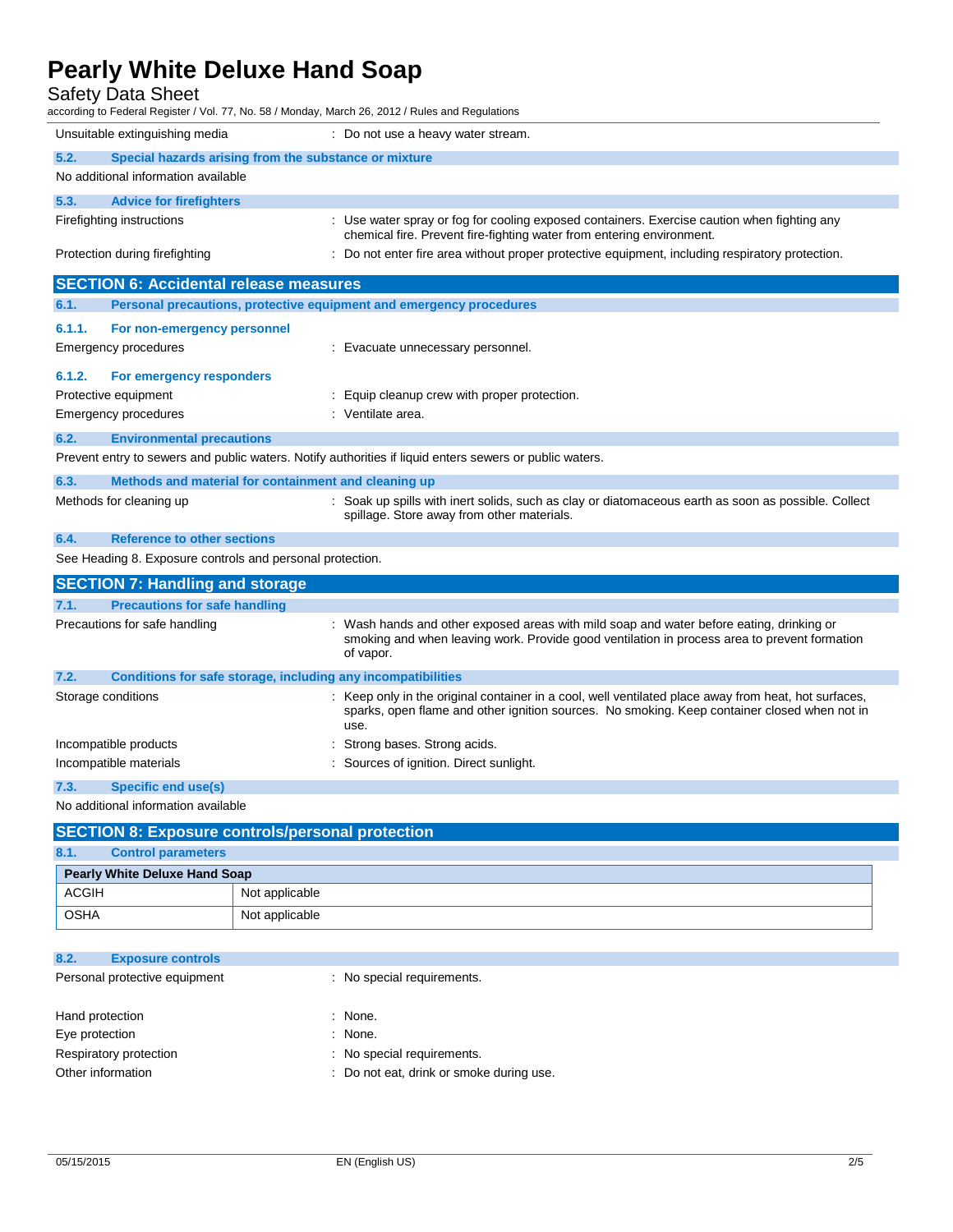Safety Data Sheet

according to Federal Register / Vol. 77, No. 58 / Monday, March 26, 2012 / Rules and Regulations

|                                                               | <b>SECTION 9: Physical and chemical properties</b>                                                          |  |  |
|---------------------------------------------------------------|-------------------------------------------------------------------------------------------------------------|--|--|
| Information on basic physical and chemical properties<br>9.1. |                                                                                                             |  |  |
| Physical state                                                | : Liquid                                                                                                    |  |  |
| Color                                                         | : white                                                                                                     |  |  |
| Odor                                                          | Almond                                                                                                      |  |  |
| Odor threshold                                                | : No data available                                                                                         |  |  |
| рH                                                            | $6 - 8$                                                                                                     |  |  |
| Melting point                                                 | : No data available                                                                                         |  |  |
| Freezing point                                                | No data available                                                                                           |  |  |
| Boiling point                                                 | 212 - 220 °F                                                                                                |  |  |
| Flash point                                                   | : $\geq 200$ °F                                                                                             |  |  |
| Relative evaporation rate (butyl acetate=1)                   | : No data available                                                                                         |  |  |
| Flammability (solid, gas)                                     | No data available                                                                                           |  |  |
| <b>Explosion limits</b>                                       | No data available                                                                                           |  |  |
| <b>Explosive properties</b>                                   | No data available                                                                                           |  |  |
| Oxidizing properties                                          | : No data available                                                                                         |  |  |
| Vapor pressure                                                | No data available                                                                                           |  |  |
| Relative density                                              | : 1                                                                                                         |  |  |
| Relative vapor density at 20 °C                               | Same as water                                                                                               |  |  |
| Solubility                                                    | Soluble in water.                                                                                           |  |  |
|                                                               | Water: Solubility in water of component(s) of the mixture :<br>$\cdot$ $\cdot$ $\cdot$ $\cdot$ 31.7 g/100ml |  |  |
| Log Pow                                                       | No data available                                                                                           |  |  |
| Log Kow                                                       | No data available                                                                                           |  |  |
| Auto-ignition temperature                                     | No data available                                                                                           |  |  |
| Decomposition temperature                                     | : No data available                                                                                         |  |  |
| Viscosity                                                     | : No data available                                                                                         |  |  |
| Viscosity, kinematic                                          | : No data available                                                                                         |  |  |
| Viscosity, dynamic                                            | : No data available                                                                                         |  |  |
| <b>Other information</b><br>9.2.                              |                                                                                                             |  |  |
| No additional information available                           |                                                                                                             |  |  |
| <b>SECTION 10: Stability and reactivity</b>                   |                                                                                                             |  |  |
| 10.1.<br><b>Reactivity</b>                                    |                                                                                                             |  |  |
| No additional information available                           |                                                                                                             |  |  |
| 10.2.<br><b>Chemical stability</b>                            |                                                                                                             |  |  |
| Stable under normal conditions. Not established.              |                                                                                                             |  |  |
| <b>Possibility of hazardous reactions</b><br>10.3.            |                                                                                                             |  |  |
| Not established.                                              |                                                                                                             |  |  |
| 10.4.<br><b>Conditions to avoid</b>                           |                                                                                                             |  |  |
| Direct sunlight. Extremely high or low temperatures.          |                                                                                                             |  |  |
| 10.5.<br><b>Incompatible materials</b>                        |                                                                                                             |  |  |
| Strong acids. Strong bases.                                   |                                                                                                             |  |  |
| 10.6.<br><b>Hazardous decomposition products</b>              |                                                                                                             |  |  |
| Fume. Carbon monoxide. Carbon dioxide.                        |                                                                                                             |  |  |
|                                                               |                                                                                                             |  |  |
| <b>SECTION 11: Toxicological information</b>                  |                                                                                                             |  |  |
| 11.1.<br><b>Information on toxicological effects</b>          |                                                                                                             |  |  |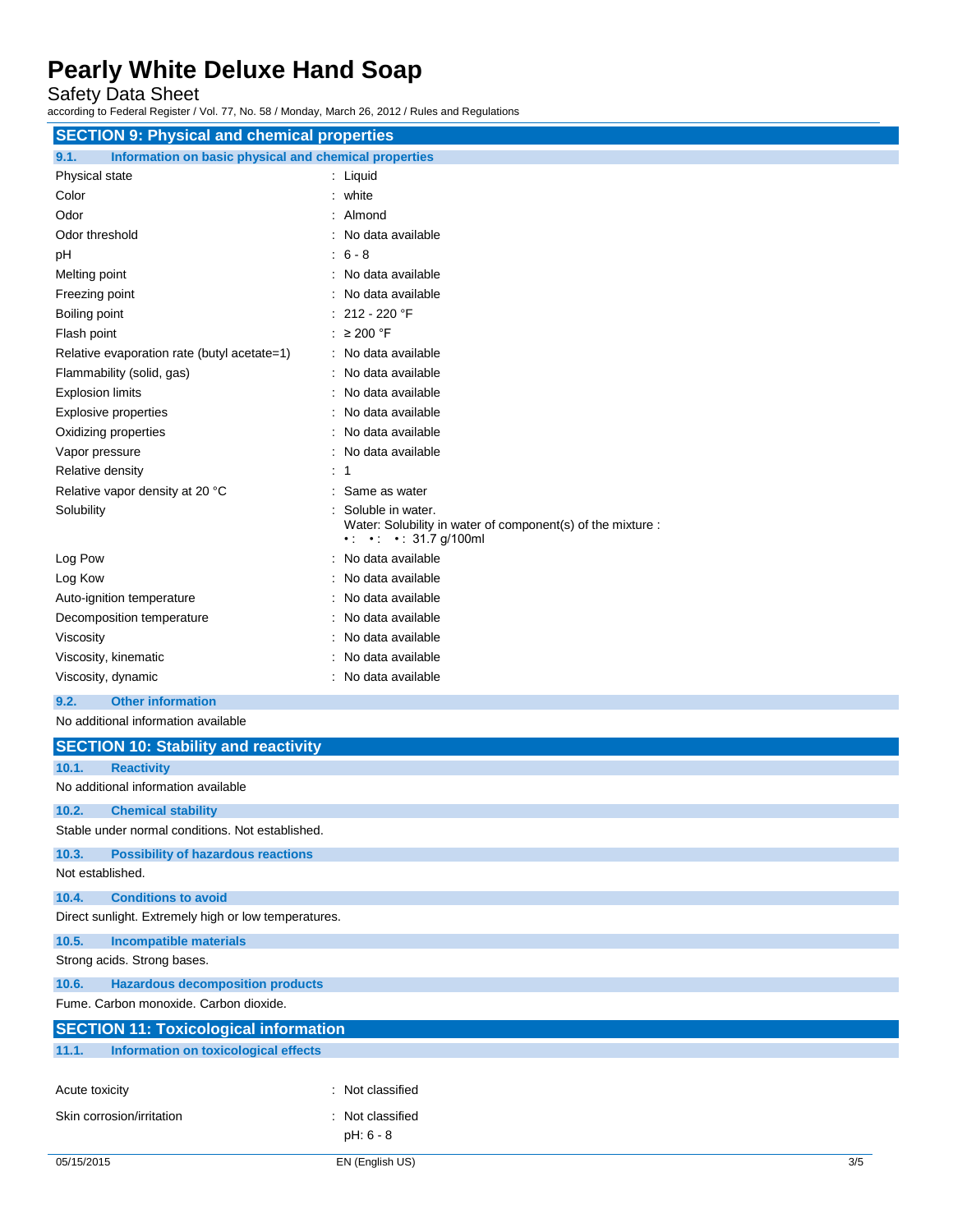Safety Data Sheet

according to Federal Register / Vol. 77, No. 58 / Monday, March 26, 2012 / Rules and Regulations

| Serious eye damage/irritation                                                  | : Not classified                                                        |
|--------------------------------------------------------------------------------|-------------------------------------------------------------------------|
| Respiratory or skin sensitization<br>Germ cell mutagenicity<br>Carcinogenicity | $pH: 6 - 8$<br>: Not classified<br>: Not classified<br>: Not classified |
| Reproductive toxicity<br>Specific target organ toxicity (single exposure)      | : Not classified<br>: Not classified                                    |
| Specific target organ toxicity (repeated<br>exposure)                          | : Not classified                                                        |
| Aspiration hazard                                                              | : Not classified                                                        |
| Potential Adverse human health effects and<br>symptoms                         | : Based on available data, the classification criteria are not met.     |

| <b>SECTION 12: Ecological information</b>     |                                                                           |  |
|-----------------------------------------------|---------------------------------------------------------------------------|--|
| <b>Toxicity</b><br>12.1.                      |                                                                           |  |
| No additional information available           |                                                                           |  |
| 12.2.<br><b>Persistence and degradability</b> |                                                                           |  |
| <b>Pearly White Deluxe Hand Soap</b>          |                                                                           |  |
| Persistence and degradability                 | Not established.                                                          |  |
| <b>Bioaccumulative potential</b><br>12.3.     |                                                                           |  |
| <b>Pearly White Deluxe Hand Soap</b>          |                                                                           |  |
| Bioaccumulative potential                     | Not established.                                                          |  |
| 12.4.<br><b>Mobility in soil</b>              |                                                                           |  |
| No additional information available           |                                                                           |  |
| <b>Other adverse effects</b><br>12.5.         |                                                                           |  |
| Effect on the global warming                  | : No known ecological damage caused by this product.                      |  |
| Other information                             | : Avoid release to the environment.                                       |  |
| <b>SECTION 13: Disposal considerations</b>    |                                                                           |  |
| 13.1.<br><b>Waste treatment methods</b>       |                                                                           |  |
| Waste disposal recommendations                | : Dispose in a safe manner in accordance with local/national regulations. |  |
| Ecology - waste materials                     | : Avoid release to the environment.                                       |  |
| <b>SECTION 14: Transport information</b>      |                                                                           |  |
|                                               |                                                                           |  |

### **Department of Transportation (DOT)**

| In accordance with DOT        |                                           |
|-------------------------------|-------------------------------------------|
| Not regulated for transport   |                                           |
| <b>Additional information</b> |                                           |
| Other information             | : No supplementary information available. |

#### **ADR**

No additional information available

#### **Transport by sea** No additional information available

**Air transport**

No additional information available

| <b>SECTION 15: Regulatory information</b> |  |
|-------------------------------------------|--|
| 15.1. US Federal regulations              |  |
| No additional information available       |  |